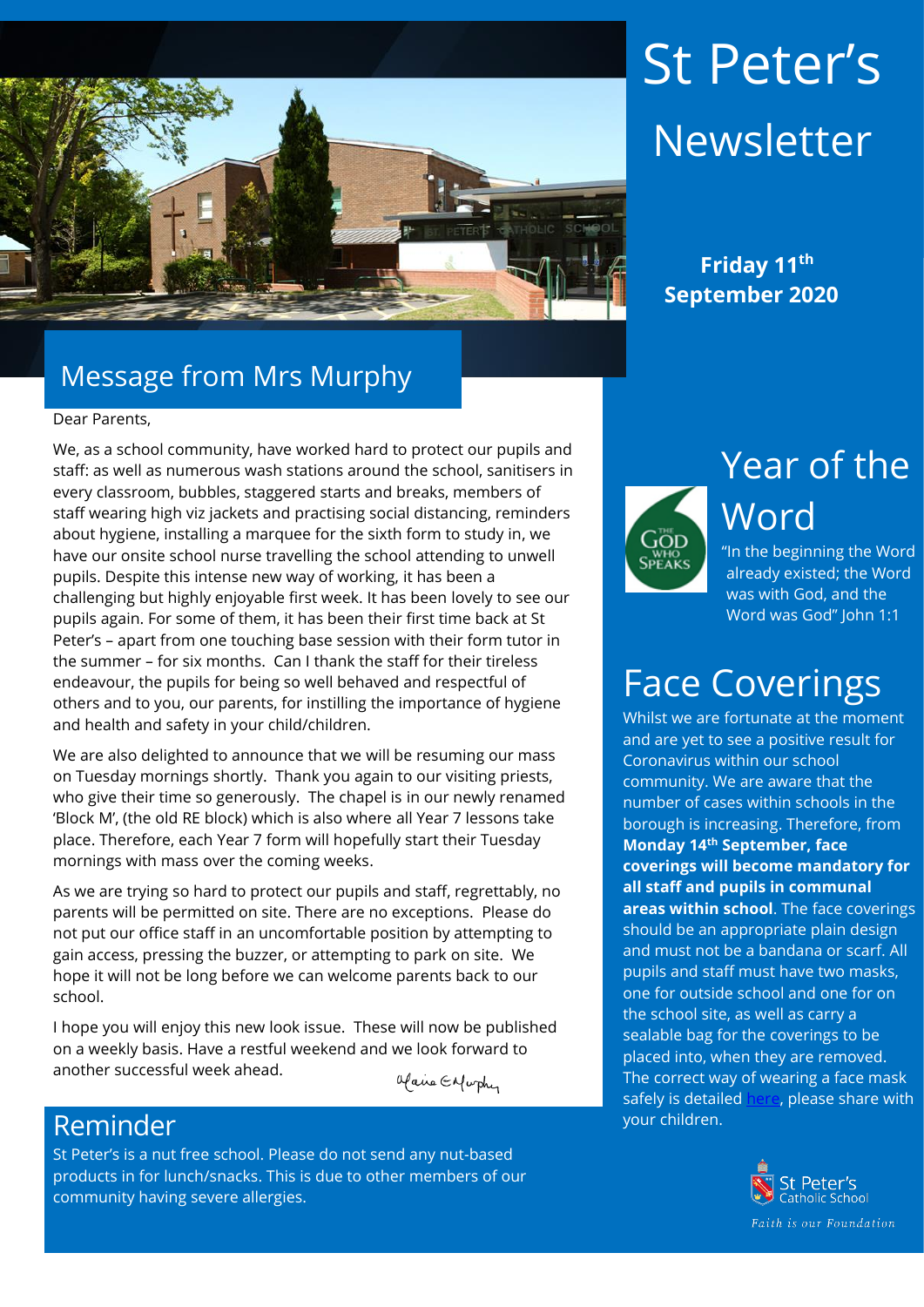We are excited to announce the launch of 'the St Peter's Learner', an initiative which exemplifies the learning qualities we would expect every pupil at St Peter's to be showing. It is based around **Aspire** – always being ambitious and aiming high. We want all pupils to be actively and enthusiastically involved in class and doing their best in every lesson and in every piece of classwork and homework. Teachers will be referring to the St Peter's Learner qualities in their lessons and it has now become part of our Attitude to Learning levels.

## The St Peter's Learner

At St Peter's, we all  $\bm{ASPIRE}$ 

**Attentive** You are focused in lessons and you pay<br>careful attention to your work and your teacher.

#### Self-motivated

buset yourself high standards and invest time and<br>effort into reaching your goals. You go the extra mile<br>because you want to - not because you are told to.

#### **Productive**

You work hard and use your time effectively.

#### Inguisitive

va<br>You ask questions and actively seek out the answers.<br>You enjoy looking at 'the big picture' and 'thinking<br>outside the box'. You ask for help when you need it.

#### Kesilient

You realise that some things will be difficult, there might<br>be setbacks and you will make mistakes. However, you<br>always keep going and you do not give up.

Our Lody and All Saints

#### *Enthusiastic*

You show an interest in learning, in school and at home, and you are actively involved in lessons

#### St Peter's

### St Peter's Learner **Attitude to Learning**

In light of the launch of 'the St Peter's Learner', and in response to feedback, we have revised the Attitude to Learning levels that we use in school. Some key changes include moving from five categories to four and dividing each category into two distinct sections: Aspire (Learning qualities) and Behaviour. You will be receiving Attitude to Learning levels for your child later on this term.

### Safety in parks

Please be aware that there have been some reports of muggings in Tudor Grange Park. Please remind your child to proceed straight home after school and strongly advise them not to loiter in any park in Solihull after school.

### Message from Solihull Council and West Midlands **Police**

Please find a joint letter from Solihull Council and West Midlands [here.](https://www.st-peters.solihull.sch.uk/media/uploads/SMBCWMPJointLetterToParents20200908__1539620.pdf)

#### Hair accessories

Any hair accessory should be appropriate and subtle. Brightly coloured or embellished accessories are not allowed. Plain hair bands can be worn but they should be black.

### Winter Health video

The Solihull School Nursing Team have produced a video about how to keep well this winter. We feel this is particularly important this year and at this time as we see an increase in the number of COVID-19 cases. Please watch the video [here.](https://youtu.be/y_2IBwox8hE)

### PE Guidance

With the amendments to the timetable in current circumstances, we would like to remind parents and pupils of the expectations for PE. All pupils will only partake in one practical lesson and one theory lesson per week. The teacher will inform the pupils which day they expect to be doing the practical lesson so PE kit only needs to be brought into school on those days, although this could change at short notice due to weather conditions. Practical lessons will not involve contact